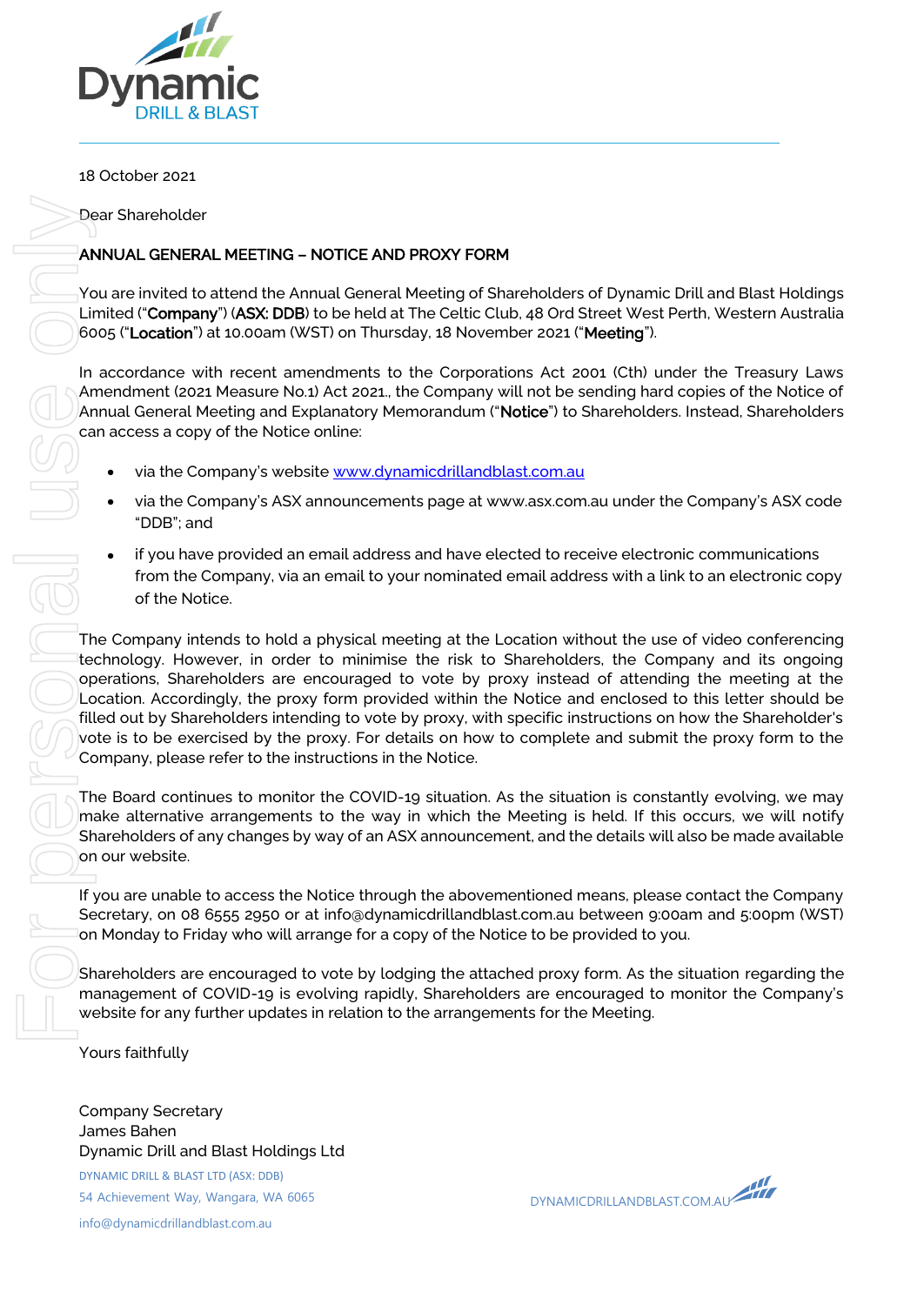

Dniy

Dynamic Drill and Blast Holdings Limited | ACN 640 888 213

# Proxy Voting Form

If you are attending the meeting in person, please bring this with you for Securityholder registration.

Holder Number:

Your proxy voting instruction must be received by 11.00am (WST) on Tuesday 16 November 2021, being not later than 48 hours before the commencement of the Meeting. Any Proxy Voting instructions received after that time will not be valid for the scheduled **Meeting** 

# SUBMIT YOUR PROXY VOTE ONLINE

# $\overline{\mathsf{V}}$ ote online at https://investor.automic.com.au/#/loginsah

Login & Click on 'Meetings'. Use the Holder Number as shown at the top of this Proxy Voting form.

 $\checkmark$  Save Moneu: help minimise unnecessary print and mail costs for the Company.

- It's Quick and Secure: provides you with greater privacy, eliminates any postal delays and the risk of potentially getting lost in transit.
- $\overline{\mathsf{K}}$  -**Receive Vote Confirmation:** instant confirmation that uour vote has been processed. It also allows uou to amend uour vote if required.

# SUBMIT YOUR PROXY VOTE BY PAPER

#### Complete the form overleaf in accordance with the instructions set out below.

#### YOUR NAME AND ADDRESS

The name and address shown above is as it appears on the Company's share register. If this information is incorrect, and you have an Issuer Sponsored holding, you can update your address through the investor portal: https://investor.automic.com.au/#/home Shareholders sponsored by a broker should advise their broker of any changes.

#### STEP 1- APPOINT A PROXY

If you wish to appoint someone other than the Chair of the Meeting as your proxy, please write the name of that Individual or body corporate. A proxy need not be a Shareholder of the Company. Otherwise if you leave this box blank, the Chair of the Meeting will be appointed as your proxy by default.

#### DEFAULT TO THE CHAIR OF THE MEETING

Any directed proxies that are not voted on a poll at the Meeting will default to the Chair of the Meeting, who is required to vote these proxies as directed. Any undirected proxies that default to the Chair of the Meeting will be voted according to the instructions set out in this Proxy Voting Form, including where the Resolutions are connected directly or indirectly with the remuneration of KMP.

#### STEP 2 - VOTES ON ITEMS OF BUSINESS

You may direct your proxy how to vote by marking one of the boxes opposite each item of business. All your shares will be voted in accordance with such a direction unless you indicate only a portion of voting rights are to be voted on any item by inserting the percentage or number of shares you wish to vote in the appropriate box or boxes. If you do not mark any of the boxes on the items of business, your proxy may vote as he or she chooses. If you mark more than one box on an item your vote on that item will be invalid. For personal use of the state<br>
For personal use of the state<br>
For personal use of the state<br>
For personal use of the state<br>
For personal use of the state<br>
For personal use of the state<br>
For personal use of the state<br>
For p

#### APPOINTMENT OF SECOND PROXY

You may appoint up to two proxies. If you appoint two proxies, you should complete two separate Proxy Voting Forms and specify the percentage or number each proxy may exercise. If you do not specify a percentage or number, each proxy may exercise half the votes. You must return both Proxy Voting Forms together. If you require an additional Proxy Voting Form, contact Automic Registry Services.

#### SIGNING INSTRUCTIONS

Individual: Where the holding is in one name, the Shareholder must sign.

Joint holding: Where the holding is in more than one name, all Shareholders should sign.

Power of attorney: If you have not already lodged the power of attorney with the registry, please attach a certified photocopy of the power of attorney to this Proxy Voting Form when you return it.

Companies: To be signed in accordance with your Constitution. Please sign in the appropriate box which indicates the office held by you. **Email Address:** Please provide your email address in the space provided.

#### By providing your email address, you elect to receive all communications despatched by the Company electronically (where legally permissible) such as a Notice of Meeting, Proxy Voting Form and Annual Report via email.

#### CORPORATE REPRESENTATIVES

If a representative of the corporation is to attend the Meeting the appropriate 'Appointment of Corporate Representative' should be produced prior to admission. A form may be obtained from the Company's share registry online at https://automic.com.au.

 $\Box$